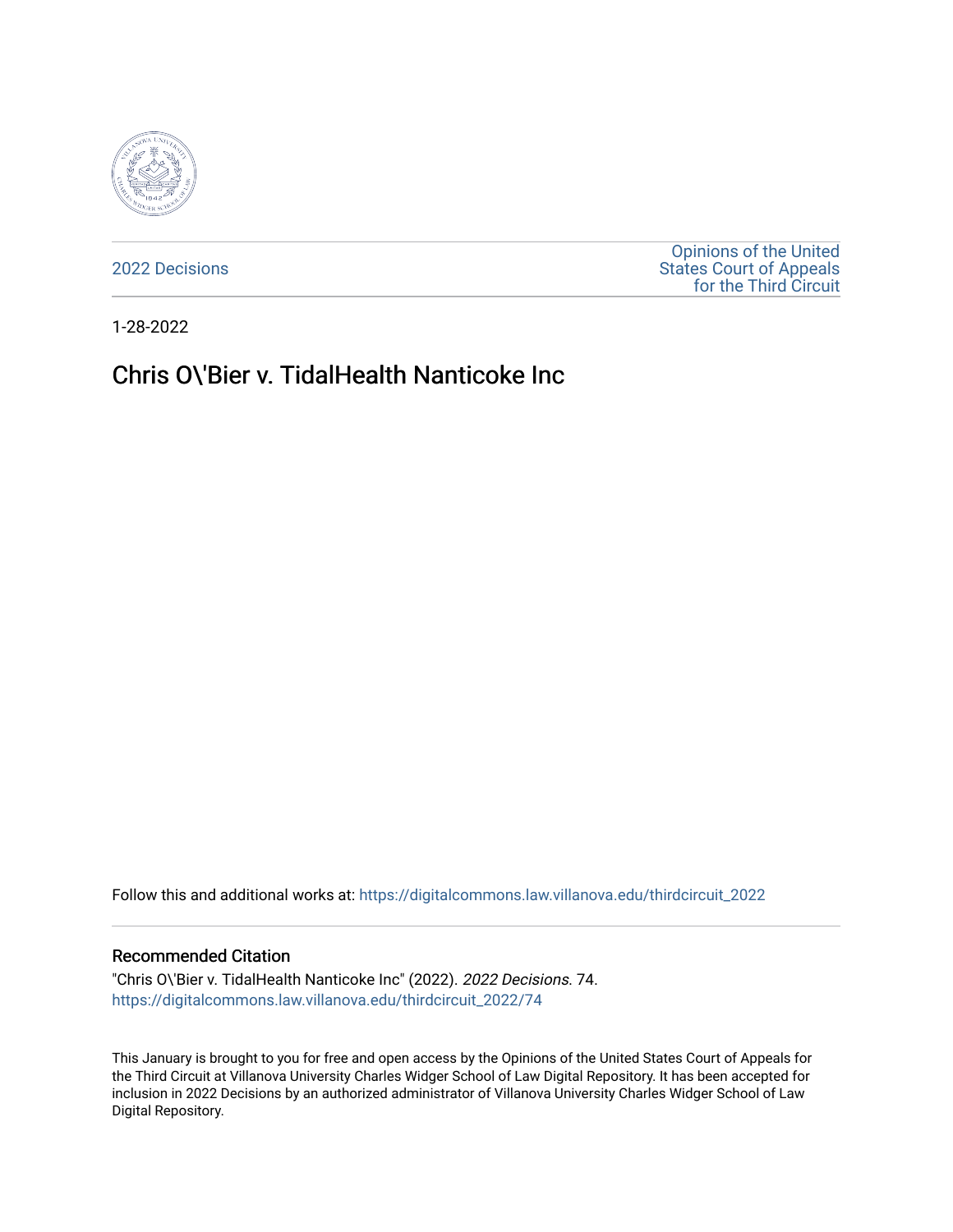#### **NOT PRECEDENTIAL**

### UNITED STATES COURT OF APPEALS FOR THE THIRD CIRCUIT

\_\_\_\_\_\_\_\_\_\_\_\_\_\_

No. 21-2123 \_\_\_\_\_\_\_\_\_\_\_\_\_\_

#### UNITED STATES OF AMERICA ex rel. CHRIS O'BIER

v.

# TIDALHEALTH NANTICOKE, INC.; KUNAL AGARWAL, M.D.; CANDACE MCKNIGHT JOHNSON; BAY VIEW HOMECARE, INC.; LINCARE, INC.; DOES 1-50

Chris O'Bier, Appellant

\_\_\_\_\_\_\_\_\_\_\_\_\_\_

Appeal from the United States District Court for the District of Delaware (D.C. No. 1:19-cv-00687) District Judge: Honorable Stephanos Bibas\*\*, U.S.C.J., by designation \_\_\_\_\_\_\_\_\_\_\_\_\_\_

> Submitted Under Third Circuit L.A.R. 34.1(a) January 27, 2022

Before: HARDIMAN, SHWARTZ, and SMITH, Circuit Judges

(Filed: January 28, 2022) \_\_\_\_\_\_\_\_\_\_\_\_\_\_

### OPINION\*

<sup>\*\*</sup>The Honorable Stephanos Bibas, Circuit Judge sitting by designation pursuant to 28 U.S.C. Section:291(b).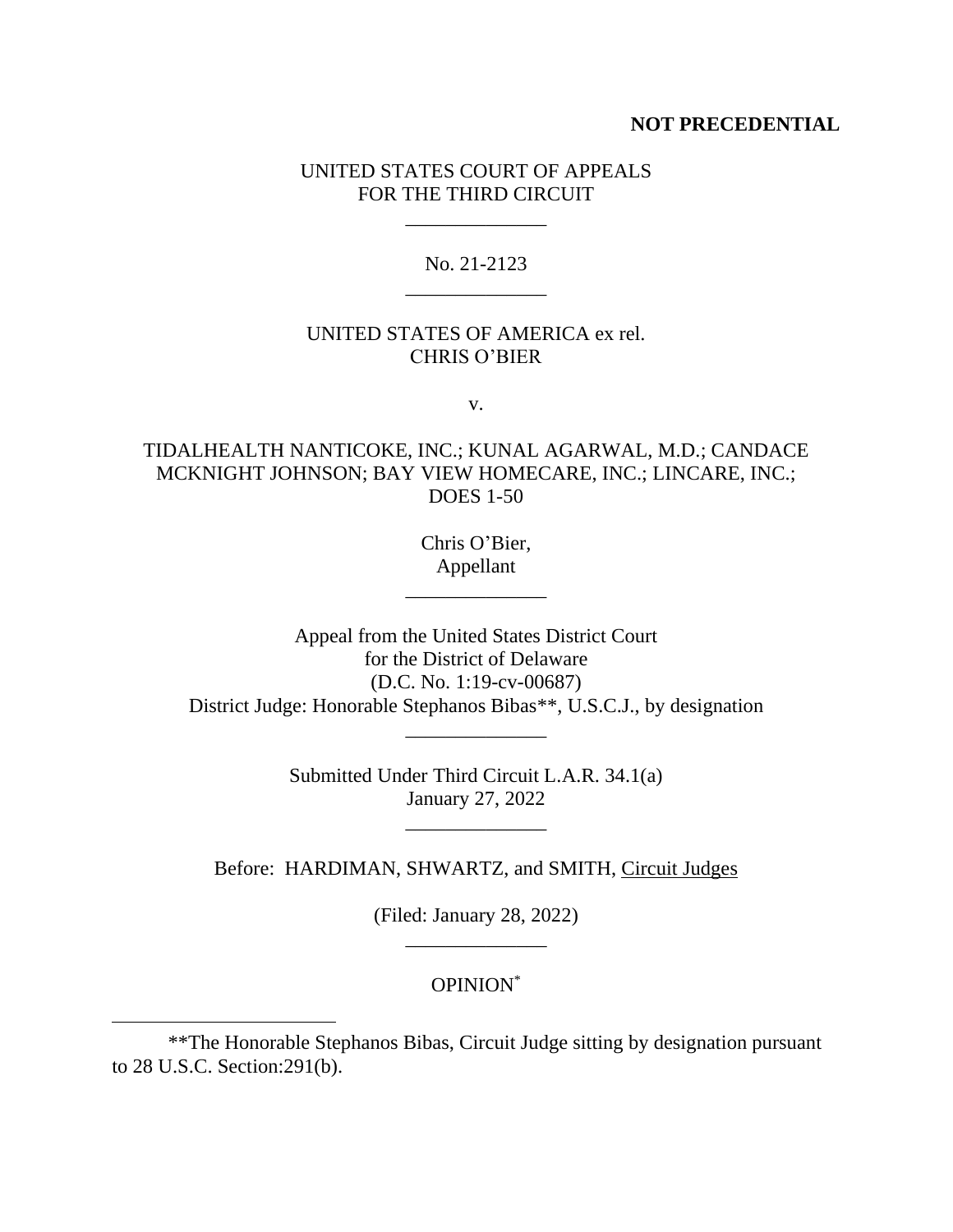#### SHWARTZ, Circuit Judge.

Chris O'Bier, owner of a durable medical equipment ("DME") supply company, brought this action against a hospital, two prescribers, and two of her competitors for allegedly engaging in a scheme to submit false claims for payment from the United States. Because the complaint fails to allege unlawful conduct and amendment would be futile, we will affirm the District Court's order dismissing the complaint.

\_\_\_\_\_\_\_\_\_\_\_\_\_\_

I

TidalHealth Nanticoke, Inc., operates a hospital ("Hospital") that employs Dr. Kunal Agarwal and nurse practitioner Candace Johnson ("Prescribers"). The Prescribers prescribe DME to patients who obtain the DME from suppliers, including O'Bier's company, Peninsula Home Health Care, Inc. ("Peninsula" and two of its competitors, Bay View Homecare, Inc., and Lincare, Inc. ("Competitors"). O'Bier alleges that the Prescribers "almost exclusively" refer patients to the Competitors, A25 ¶ 80, and discourage patients from using Peninsula.

To support these allegations, O'Bier relies on the experiences of thirteen patients who received prescriptions for DME. The Prescribers relayed or sought to relay those prescriptions for these patients to specific suppliers. The patients can be grouped into four categories: (1) patients who wanted their DME prescription filled by Peninsula but

<sup>\*</sup> This disposition is not an opinion of the full Court and, pursuant to I.O.P. 5.7, does not constitute binding precedent.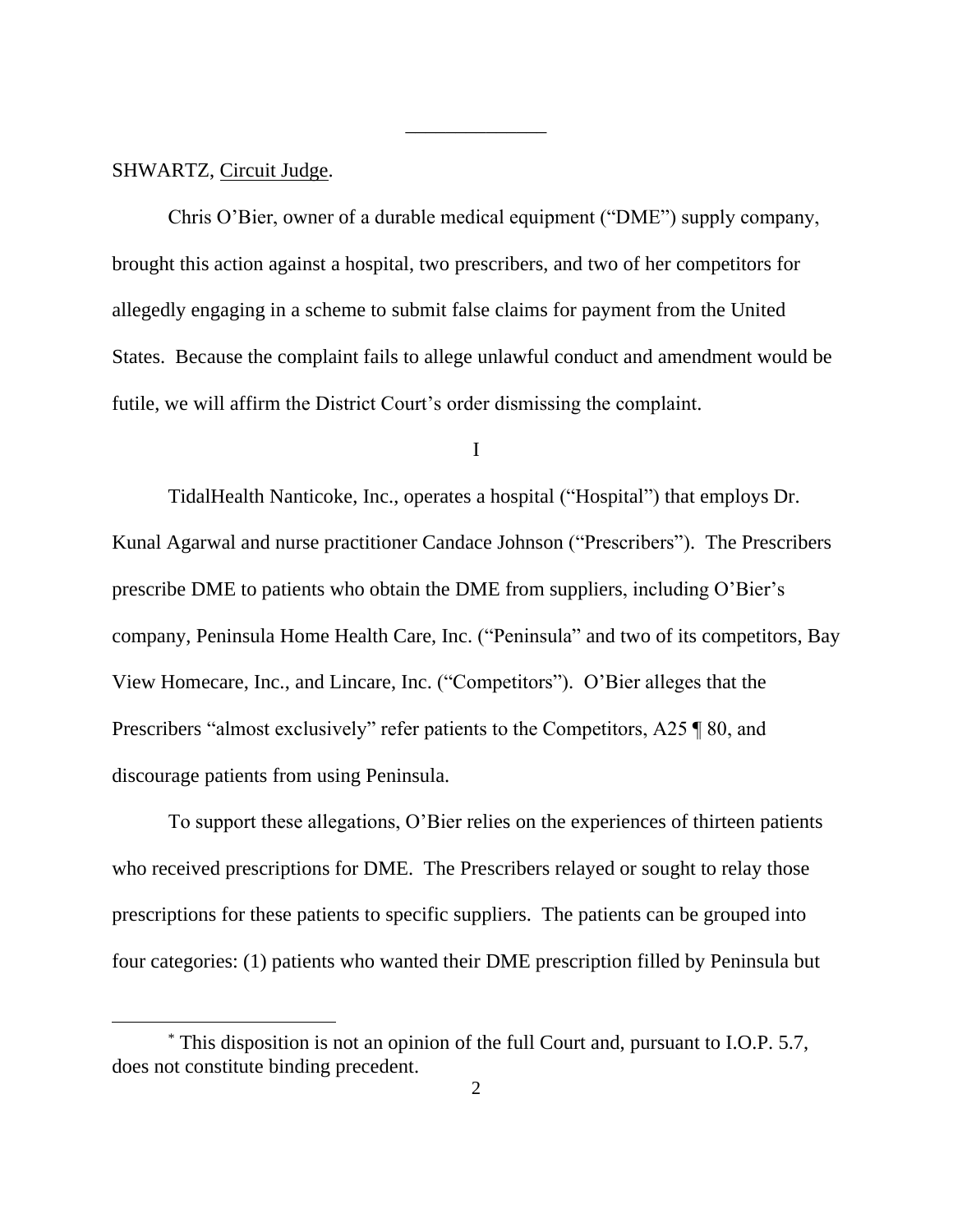were denied; (2) patients who asked to have their DME prescription filled by Peninsula, were met with resistance, but ultimately received Peninsula DME; (3) patients whose prescriptions were filled by another supplier; and (4) patients who never received, or received a delayed shipment of, their DME because of a Prescriber's refusal to have Peninsula fill the DME prescription. O'Bier asserts that she "is currently unable to provide further evidence of the Defendants' alleged unlawful referral scheme because all necessary information lies within the Defendants' exclusive possession and control." A30 ¶ 98.

O'Bier sued Defendants for violating the False Claims Act, 31 U.S.C. § 3729(a)(1)(A)-(C), premised on violations of (1) the Stark Act, 42 U.S.C. § 1395nn(a)(1)(A)-(B); (2) the federal Anti-Kickback statute, 42 U.S.C § 1320a-7b(b)(1)- (2); (3) Medicare's "freedom of choice rule,"  $42 \text{ U.S.C. }$  § 1395a(a); and (4) Medicare's prohibition on billing for medically unnecessary services, 42 U.S.C. § 1395y(a).

The District Court dismissed the complaint with prejudice, United States ex rel. O'Bier v. TidalHealth Nanticoke, Inc., No. 1:19-CV-687-SB, 2021 WL 1895049, at \*2 (D. Del. May 11, 2021), holding: (1) O'Bier failed to plausibly allege violations of the Anti-Kickback statute and Stark Act because "[t]here are . . . reasons why the [H]ospital might not send patients to her" aside from illegal kickbacks, and the Hospital did send some patients to her, <u>id.</u> at  $*2$ ; (2) O'Bier failed to plausibly allege a violation of the "freedom of choice" rule as the Hospital did not forbid anyone from dealing with Bier, id.; (3) the fact that patients obtained DME from other suppliers does not mean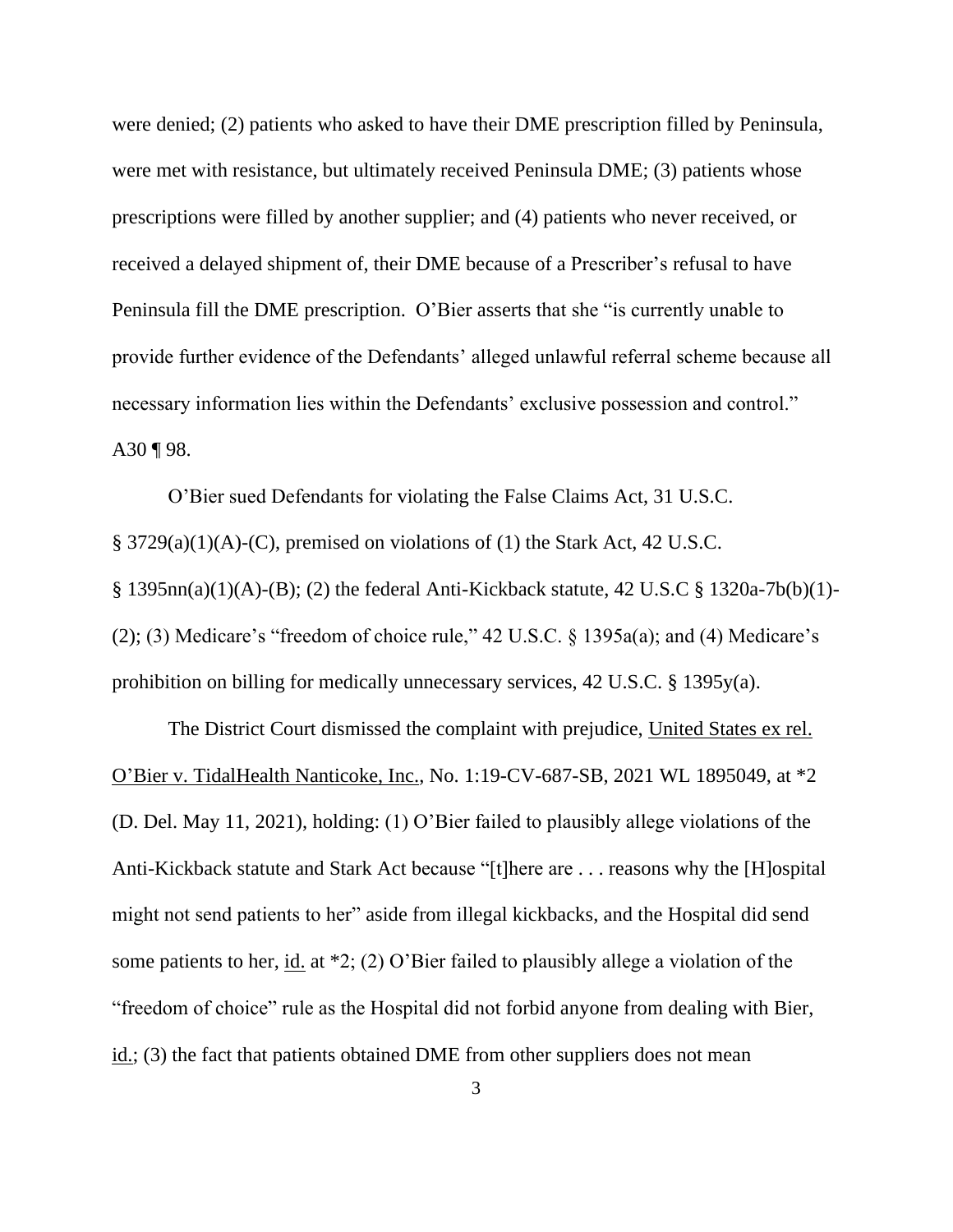Defendants billed Medicare for unnecessary services, id.; and (4) amendment would be futile because O'Bier admitted that she could provide no other evidence about the "Defendants' alleged unlawful referral scheme," id.

O'Bier appeals.

# $II<sup>1</sup>$

# $A^2$

"The False Claims Act seeks to redress fraudulent activity which attempts to or

actually causes economic loss to the United States government." Hutchins v. Wilentz,

Goldman & Spitzer, 253 F.3d 176, 184 (3d Cir. 2001). To state a claim under the False

Claims Act, a plaintiff must allege: "(1) the defendant presented or caused to be

presented to an agent of the United States a claim for payment; (2) the claim was false or

<sup>&</sup>lt;sup>1</sup> The District Court had jurisdiction under 31 U.S.C. § 3732(a) and 28 U.S.C. § 1331. We have jurisdiction under 28 U.S.C. § 1291.

<sup>&</sup>lt;sup>2</sup> We review the District Court's order dismissing the complaint under Fed. R. Civ. P. 12(b)(6) de novo. United States ex rel. Bookwalter v. UPMC, 946 F.3d 162, 168 (3d Cir. 2019), cert. denied, 140 S. Ct. 2720 (2020). "Our job is to gauge whether the complaint states a plausible claim to relief," id., based on "the allegations contained in the complaint, exhibits attached to the complaint, and matters of public record," Maiden Creek Assocs., L.P. v. U.S. Dep't of Transp., 823 F.3d 184, 189 (3d Cir. 2016). A claim is not plausible when "the allegations are merely consistent with misconduct." Bookwalter, 946 F.3d at 168 (quotation marks omitted). Here, because O'Bier alleges fraud, her allegations "must also meet Rule 9(b)'s heightened pleading requirement," which requires her to "state with particularity the circumstances constituting fraud." Id. (quoting Fed. R. Civ. P.  $9(b)$ ). This means that she "must  $\lceil \rceil$  support  $\lceil \arceil$  allegations 'with all of the essential factual background that would accompany the first paragraph of any newspaper story—that is, the who, what, when, where and how of the events at issue.'" United States ex rel. Moore & Co., P.A. v. Majestic Blue Fisheries, LLC, 812 F.3d 294, 307 (3d Cir. 2016) (quoting In re Rockefeller Ctr. Props., Inc. Sec. Litig., 311 F.3d 198, 217 (3d Cir. 2002)).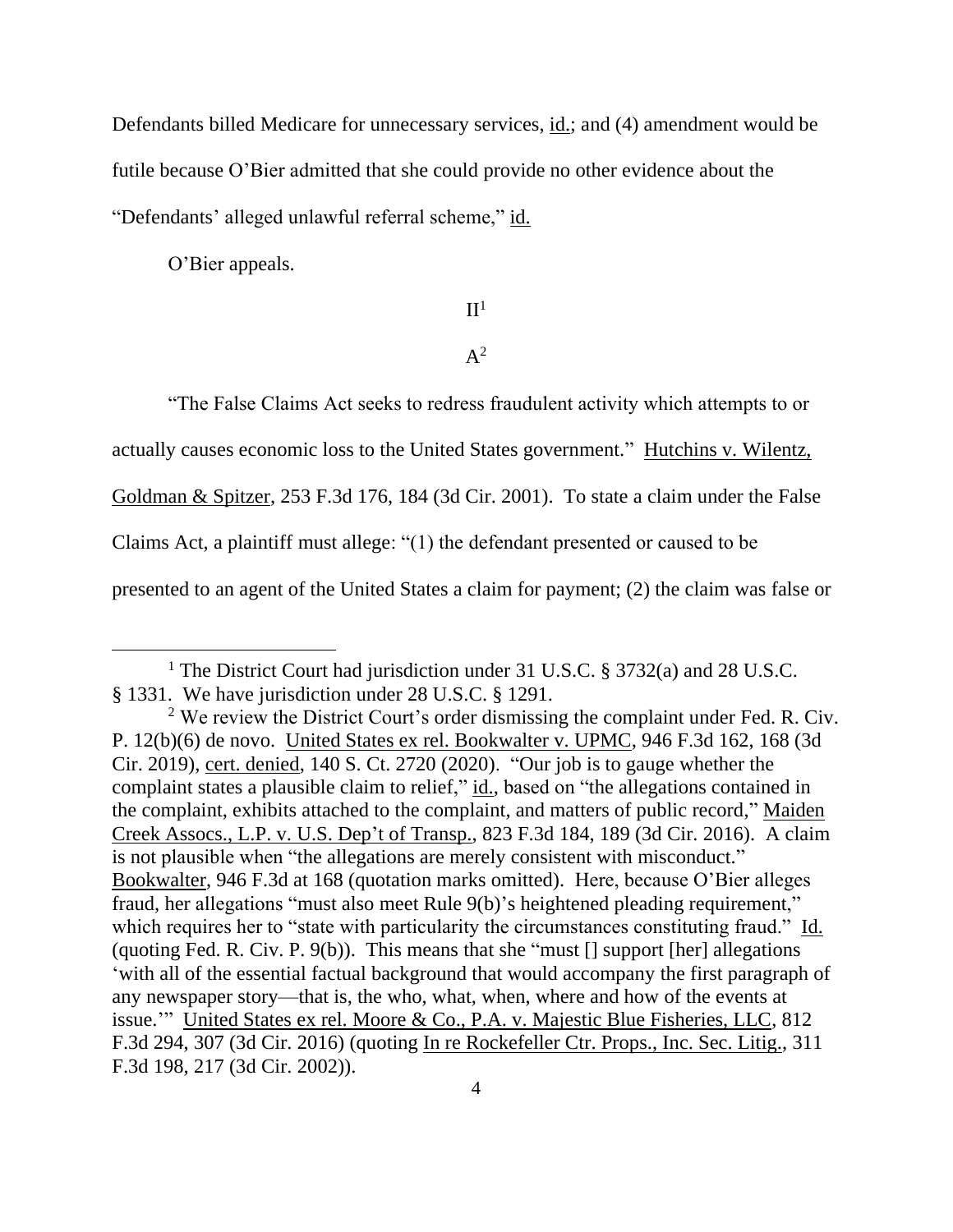fraudulent; and (3) the defendant knew the claim was false or fraudulent." United States ex rel. Bookwalter v. UPMC, 946 F.3d 162, 175 (3d Cir. 2019) (quoting United States ex rel. Schmidt v. Zimmer, Inc., 386 F.3d 235, 242 (3d Cir. 2004)), cert. denied, 140 S. Ct. 2720 (2020); 31 U.S.C. § 3729(a).

As to the first element, O'Bier alleges that Defendants presented to the United States claims for payment for services covered under the federal Medicare program. As to the second and third element, O'Bier claims that Defendants knowingly violated four federal healthcare laws by allegedly receiving Medicare payments through an illegal kickback scheme. We will examine these allegations in turn.

1

The Stark Act "forbids submitting Medicare claims for 'designated health services' provided under a 'referral' made by a doctor with whom the entity has a 'financial relationship.'" Bookwalter, 946 F.3d at 168 (quoting 42 U.S.C. § 1395nn(a)(1)). Thus, "[a] prima facie Stark Act violation has three elements: (1) a referral for designated health services, (2) a compensation arrangement (or an ownership or investment interest), and (3) a Medicare claim for the referred services." Id. at 169. A compensation arrangement is "any arrangement involving any remuneration between a physician" and a healthcare provider.<sup>3</sup> 42 U.S.C. § 1395nn(h)(1)(A). Remuneration

<sup>&</sup>lt;sup>3</sup> There is a question as to whether the Stark Act even applies to Johnson, a nurse practitioner. See 42 U.S.C. § 1395x(r) (enumerating the types of healthcare providers that qualify as a "physician" under the statute, such as (1) "a doctor of medicine or osteopathy," (2) "a doctor of dental surgery or of dental medicine," (3) "a doctor of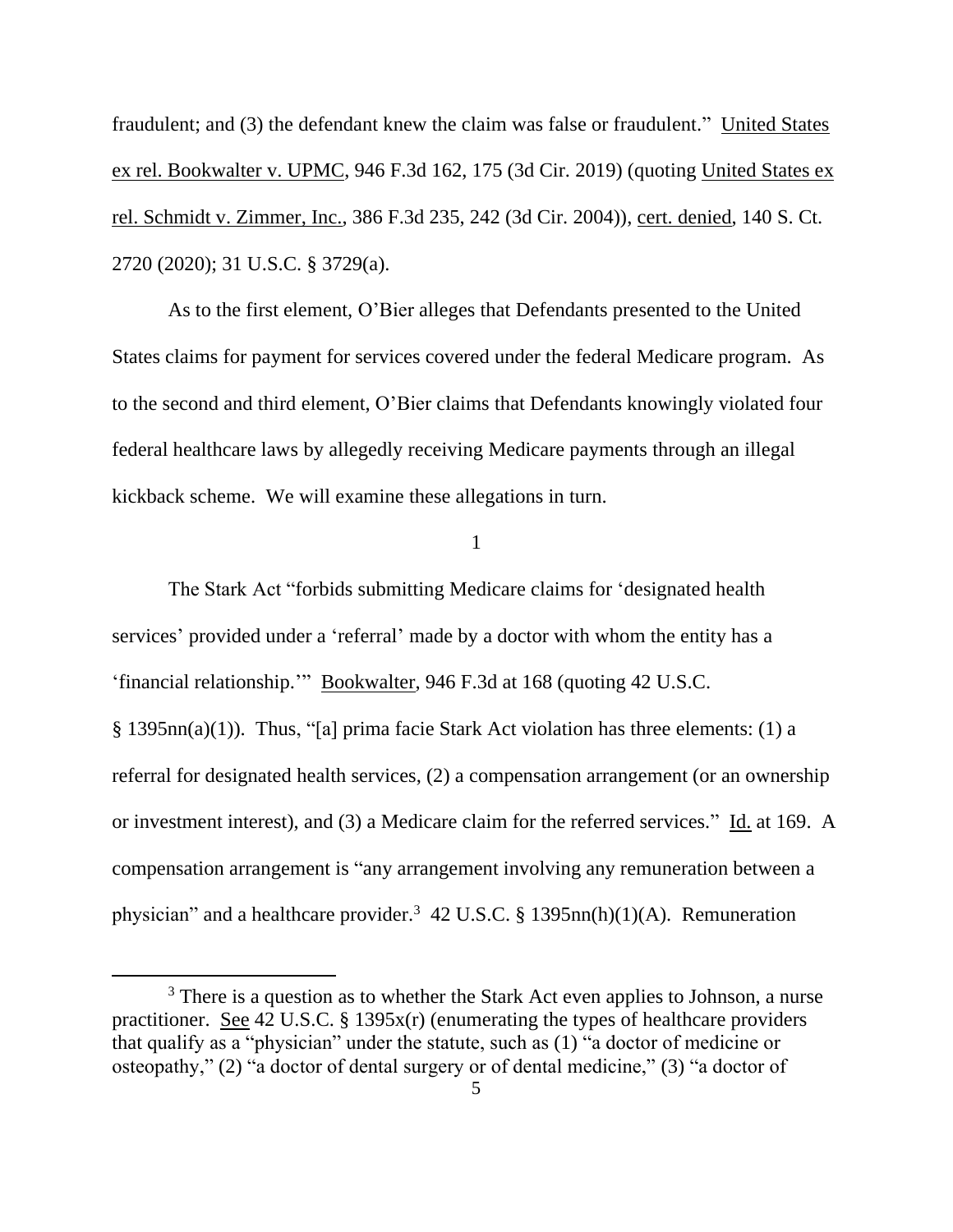"includes any remuneration, directly or indirectly, overtly or covertly, in cash or in kind." 42 U.S.C. § 1395nn(h)(1)(B). Here, O'Bier does not allege that the Prescribers or Hospital have an ownership or investment interest in the Competitors or that the Competitors directly pay the Prescribers or Hospital.

Moreover, O'Bier has not plausibly alleged an indirect compensation arrangement. An indirect compensation arrangement requires: (1) "an unbroken chain . . . of persons or entities that have financial relationships connecting the referring doctor with the provider of the referred services," (2) that the prescriber receives "aggregate compensation . . . that varies with, or takes into account, the volume or value of referrals," and (3) that "the service provider [] know[s], recklessly disregard[s], or deliberately ignore[s] that the [prescriber]'s compensation varies with, or takes into account, the volume or value of referrals." Bookwalter, 946 F.3d at 171 (quotation marks omitted) (quoting 42 C.F.R. §  $411.354(c)(2)(i)-(iii)$ ).

O'Bier's allegations do not satisfy these elements. First, she does not allege an unbroken chain of financial relationships between the Prescribers and the Competitors. The Hospital's employment of the Prescribers is the only financial relationship alleged in the complaint. Second, she does not allege that the Prescribers' compensation varies with, or takes into account, the volume or value of the Prescribers' DME referrals to the Competitors. Moreover, although O'Bier alleges that the Prescribers "almost exclusively

podiatric medicine," (4) "a doctor of optometry," and (5) "a chiropractor," but not mentioning a nurse practitioner).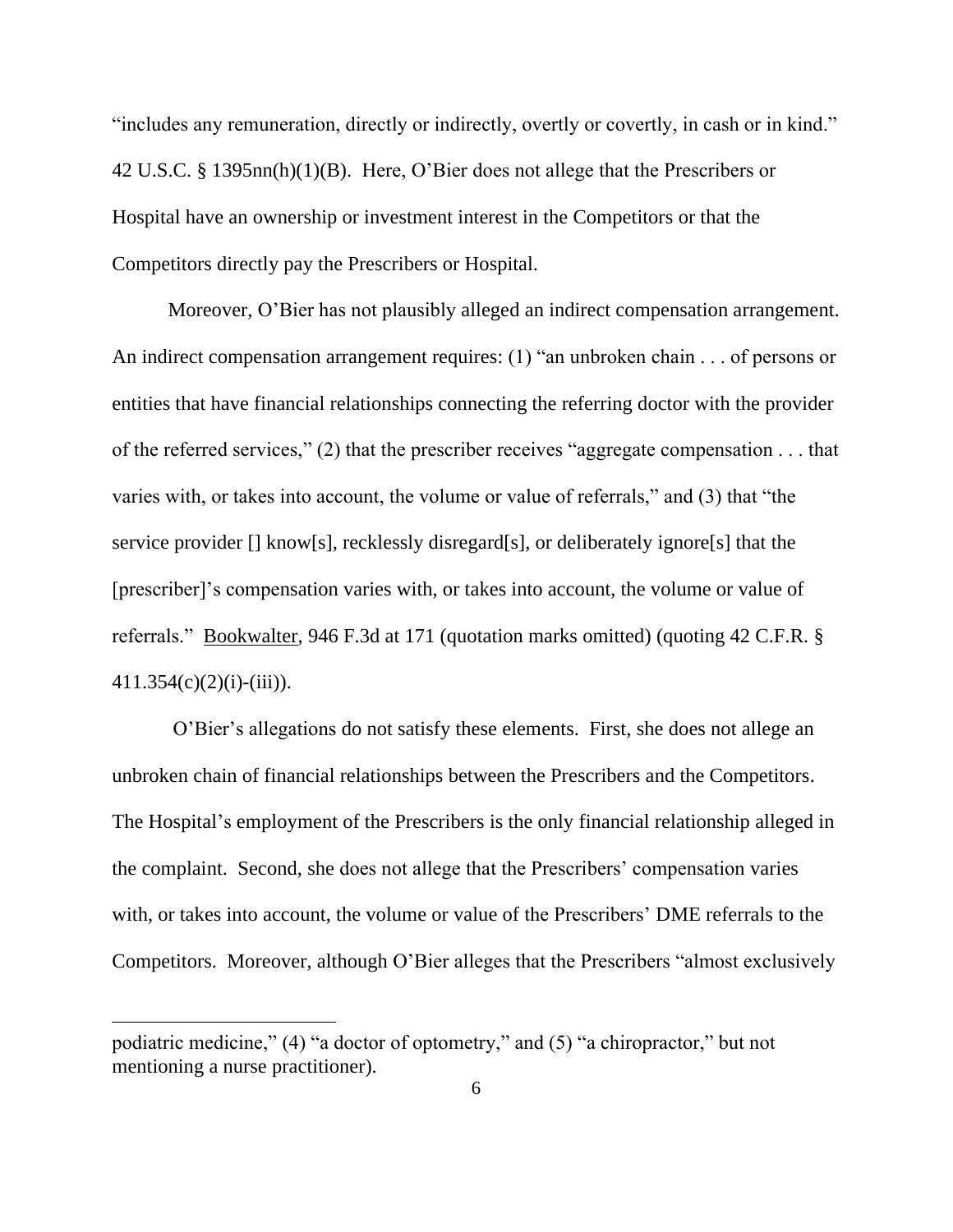refer" patients to the Competitors, A25 ¶ 80, and asserts this practice "strongly suggests that the Defendants are engaging in a prohibited referral scheme," A29 ¶ 96, this assertion is insufficient to state a Stark Act claim, as there are many lawful reasons for a prescriber to prefer certain DME suppliers. Third, she does not allege that the Competitors are aware of the Prescribers' compensation structure. For these reasons, O'Bier's Stark Act claim fails.

2

O'Bier's federal Anti-Kickback statute claim fails for a similar reason. In pertinent part, the federal Anti-Kickback statute prohibits "knowingly and willfully" offering, paying, soliciting, or receiving "any remuneration . . . to induce [any] person . . . to refer an individual to a person for the furnishing . . . of any item or service for which payment may be made in whole or in part under [Medicare]." United States ex rel. Greenfield v. Medco Health Sols., Inc., 880 F.3d 89, 94-95 (3d Cir. 2018) (first quoting 42 U.S.C. § 1320a-7b(b)(2)(A); and then quoting 42 U.S.C. § 1320a-7b(b)(1)(A)).

As explained above, O'Bier does not plausibly allege remuneration. She asserts only that the Prescribers "almost exclusive[ly]" referred patients to the Competitors. A29 ¶ 96. She does not allege how the Competitors incentivized the Prescribers to do so. Thus, O'Bier's conclusory allegations of an illegal kickback scheme are insufficient to state an Anti-Kickback claim.

3

O'Bier also fails to state a claim that Defendants violated Medicare's "freedom of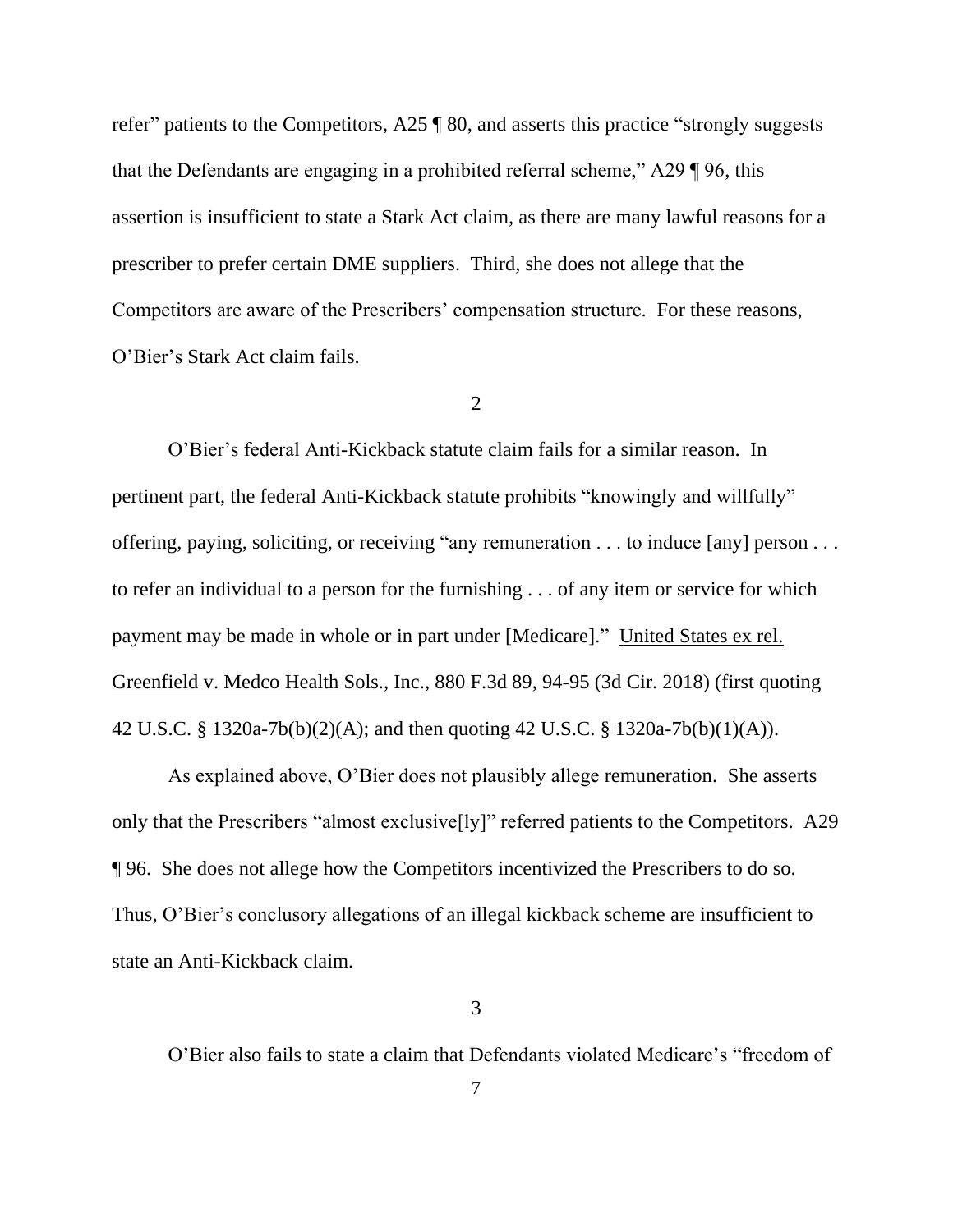choice rule," 42 U.S.C. § 1395a(a). The freedom of choice rule provides that "[a]ny individual entitled to insurance benefits under [Medicare] may obtain health services from any institution . . . or person qualified to participate under this subchapter if such institution . . . or person undertakes to provide him such services." 42 U.S.C. § 1395a. Even assuming that the freedom of choice rule applies to private parties, see MacArthur v. San Juan Cnty., 416 F. Supp. 2d 1098, 1141-42 (D. Utah 2005) (holding § 1395a only restricts the Government), O'Bier does not allege that any of the thirteen identified patients received Medicare. Further, even if the Prescribers encouraged use of the Competitors over Peninsula to fill the prescriptions, the Prescribers did not require that patients exclusively use the Competitors. Indeed, the Prescribers referred at least six of the thirteen patients to Peninsula. Thus, O'Bier's claim that the Prescribers violated the freedom of choice rule fails. See Am. Acad. of Ophthalmology, Inc. v. Sullivan, 998 F.2d 377, 387 (6th Cir. 1993) ("Because the [referring parties] d[id] not compel Medicare beneficiaries to use any particular doctor or facility, we reject the appellants' 'freedom of choice' claim.").

#### 4

O'Bier's allegation that Defendants violated Medicare's prohibition on billing for medically unnecessary services also lacks merit. Section 1395y(a) provides, in relevant part, that Medicare payments may not be made for services that "are not reasonable and necessary for the diagnosis or treatment of illness or injury." 42 U.S.C.

§ 1395y(a)(1)(A). The statute, however, generally does not mandate how prescribers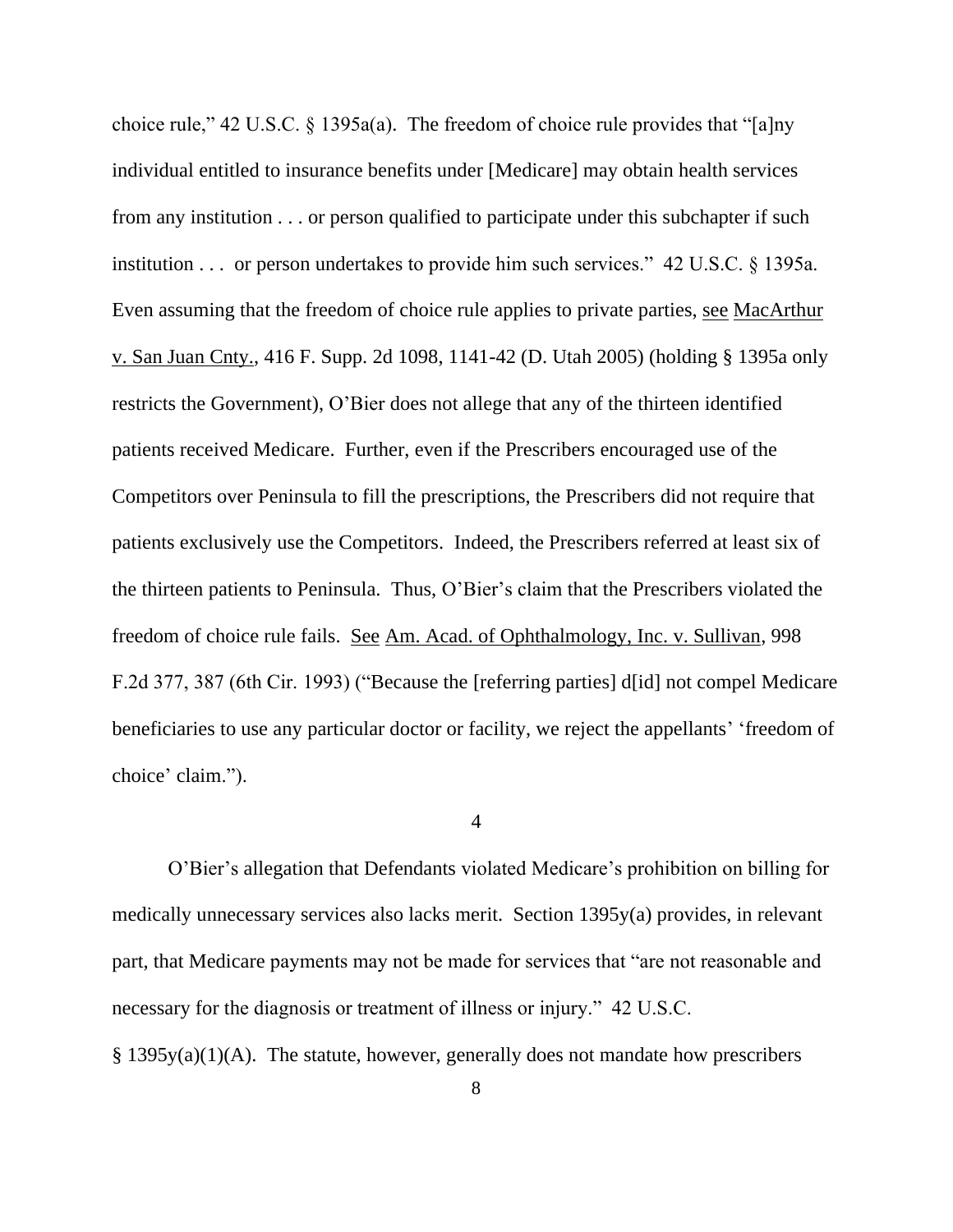provide reasonable and necessary services. See Hultzman v. Weinberger, 495 F.2d 1276, 1282 (3d Cir. 1974) (holding that Section 1395y(a) "does not speak at all to the question of whether [a health care provider must] provide [medically necessary] services on an inpatient or outpatient basis or in a hospital rather than extended care facility"). Moreover, even Medicare guidance recognizes that DME occasionally must be replaced. Ctrs. for Medicare & Medicaid Servs., No. 100-04, Medicare Claims Processing Manual § 50 (2021), https://www.cms.gov/Regulations-and-

Guidance/Guidance/Manuals/Downloads/clm104c20.pdf ("Replacement of equipment . . . is covered in cases of loss, or irreparable damage or wear, and when required because of a change in the patient's condition.").

Here, O'Bier does not plausibly allege that the Prescribers prescribed medicallyunnecessary DME. At best, she complains about the manner in which the Prescribers prescribed it. She asserts that, on three occasions, the Prescribers referred patients who had Peninsula DME to the Competitors, suggesting that new DME was medically unnecessary. In each situation, however, there is no allegation that Medicare was ever billed and thus no plausible basis to infer that Defendants billed Medicare for DME that was not medically necessary. Thus, O'Bier's medical necessity claim fails.

Since O'Bier has not plausibly alleged any underlying federal violation, O'Bier fails to state a claim under the False Claims Act.<sup>4</sup>

<sup>4</sup> Assuming O'Bier has not forfeited arguments concerning her conspiracy claim by mentioning it only "in passing," Fed. Trade Comm'n v. AbbVie Inc., 976 F.3d 327,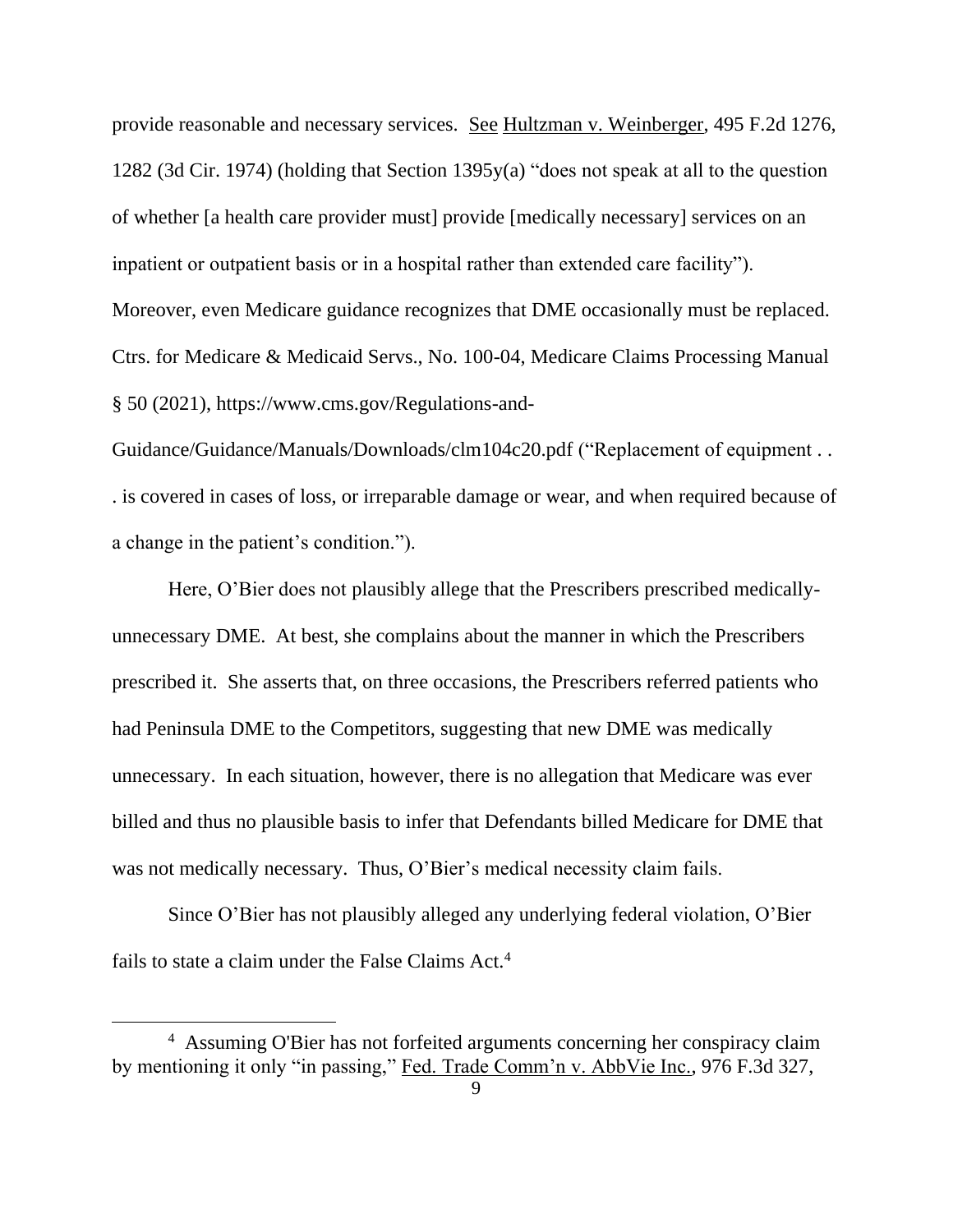O'Bier argues that she should have been given leave to amend her complaint. Under Rule 15(a), "the court should freely give leave [to amend a complaint] when justice so requires." Fed. R. Civ. P. 15(a)(2). However, "[a] district court may deny leave to amend a complaint where it is apparent from the record that . . . the amendment would be futile." United States ex rel. Schumann v. AstraZeneca Pharms. L.P., 769 F.3d 837, 849 (3d Cir. 2014) (quotation marks omitted) (quoting Lake v. Arnold, 232 F.3d 360, 373 (3d Cir. 2000)).

Here, the District Court acted within its discretion in dismissing the complaint with prejudice. First, O'Bier did not request leave to amend. See Fletcher-Harlee Corp. v. Pote Concrete Contractors, Inc., 482 F.3d 247, 253 (3d Cir. 2007) (observing that a plaintiff "can hardly fault the Court for not granting relief it never requested"). Second, O'Bier did not present a draft amended complaint. See id. at 252-53 (failing to submit a draft amended complaint when requesting leave to amend the complaint "is fatal to its request"). Third, any amendment would have been futile, as O'Bier alleged that she was "unable to provide further evidence of the Defendants' alleged unlawful referral scheme."

<sup>368 (3</sup>d Cir. 2020), cert. denied sub nom. AbbVie Inc. v. Fed. Trade Comm'n, 141 S. Ct. 2838 (2021), the claim fails because she has not plausibly alleged any underlying violation of the False Claims Act. See United States ex rel. Petras v. Simparel, Inc., 857 F.3d 497, 507 & n.53 (3d Cir. 2017).

<sup>&</sup>lt;sup>5</sup> "[W]e review the District Court's denial of leave to amend for abuse of discretion, and review *de novo* its determination that amendment would be futile." United States ex rel. Schumann v. AstraZeneca Pharms. L.P., 769 F.3d 837, 849 (3d Cir. 2014).